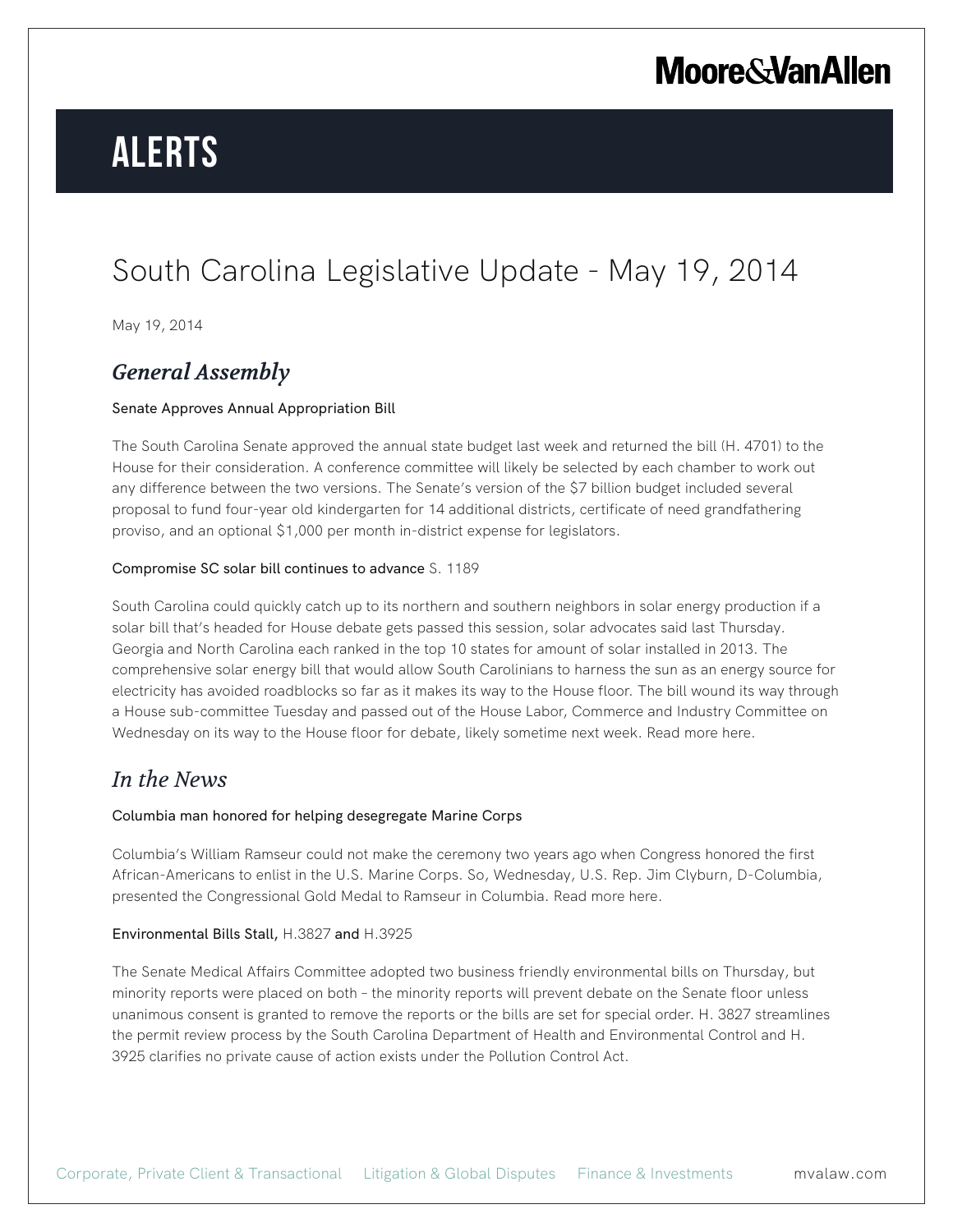#### South Carolina Legislative Update - May 19, 2014

### *Meeting Schedule*

#### Monday, May 20

No Meetings Scheduled

#### Tuesday, May 21

- 9:00 am -- Blatt Room 318 -- Legislative Group (Rep. Shannon Erickson)
- 9:45 am -- Blatt Room 424 -- Legislative Group (Rep. Mac Toole)
- 10:30 am -- Gressette Room 308 -- Banking and Insurance Committee on S.422, H.3134, H.4911 and H.4916

#### I. S. 422 – Mammograms

- II. H. 3134 Satisfaction of a Mortgage
- III. H. 4911 Small Employer Insurance Availability Act
- IV. H. 4916 Notice Requirements of an Insurer

10:30 am -- State House, 3rd Floor Conference Room -- Hunley Commission

- 11:00 am -- Blatt Room 112 -- Majority Caucus
- 11:00 am -- Blatt Room 305 -- Minority Caucus

Upon adjournment of the House -- Blatt Room 305 -- Minority Caucus

Upon adjournment of the House -- Blatt Room 112 -- Majority Caucus

- 1:30 pm -- State House, Third Floor Conference Room -- Judiciary Subcommittee on H.4476
- I. H. 4476 DUI Video Recorded at Breath Site
- 3:00 pm -- Gressette Room 105 -- Finance Committee
- 3:00 pm -- Gressette Room 308 -- Judiciary Committee
- I. H. 3369 Workers Compensation
- II. H. 4560 Expungement of Criminal Records
- III. H. 4673 Landowners Liablity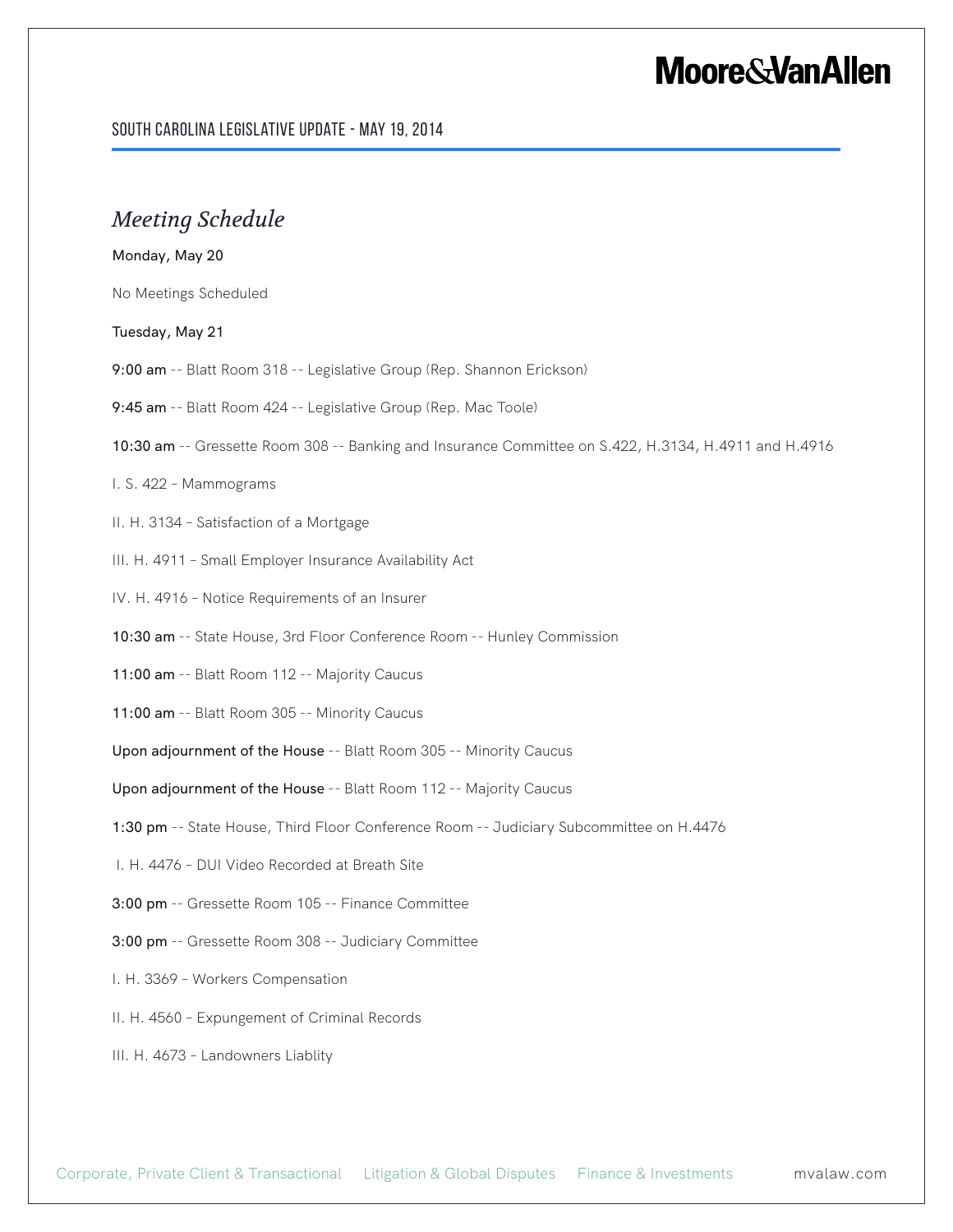#### South Carolina Legislative Update - May 19, 2014

- IV. H. 4371 Patents
- V. H. 3958 Coroners
- VI. H. 3361 Domestic Abuse
- VII. H. 4630 Law Enforcement Certification
- VIII. H. 4732 Party Conventions
- IX. H. 3024 Child Abuse
- X. H. 3102 Jaidon's Law
- XI. H. 4348 Child Visiation
- XII. H. 4408 Child Fatality Advisory Committee
- XIII. H. 5005 Municipal Utilities
- XIV. H. 3539 Election Day Alcohol Sales
- XV. H. 3626 Motorsports Entertainment Complex
- XVI. H. 4399 Alcohol Permits
- XVII. S. 1029 Criminal Domestic Violence
- XVIII. H. 4607 Trespasser Responsibility Act
- 4:30 pm -- Blatt Room 427 -- SC Legislative Black Caucus

#### Wednesday, May 22

8:30 am -- Gressette Room 207 -- Medical Affairs Subcommittee on H.3236, H.3827, H.3925, H.3983, H.4354, H.4550, H.4803 and H.4929

- I. H.3236 Cervical Cancer Prevention Act
- II. H. 3827 Department of Health and Environmental Control
- III. H. 3925 Discharge of Pollutants into the Environment
- IV. H. 3983 Hospitals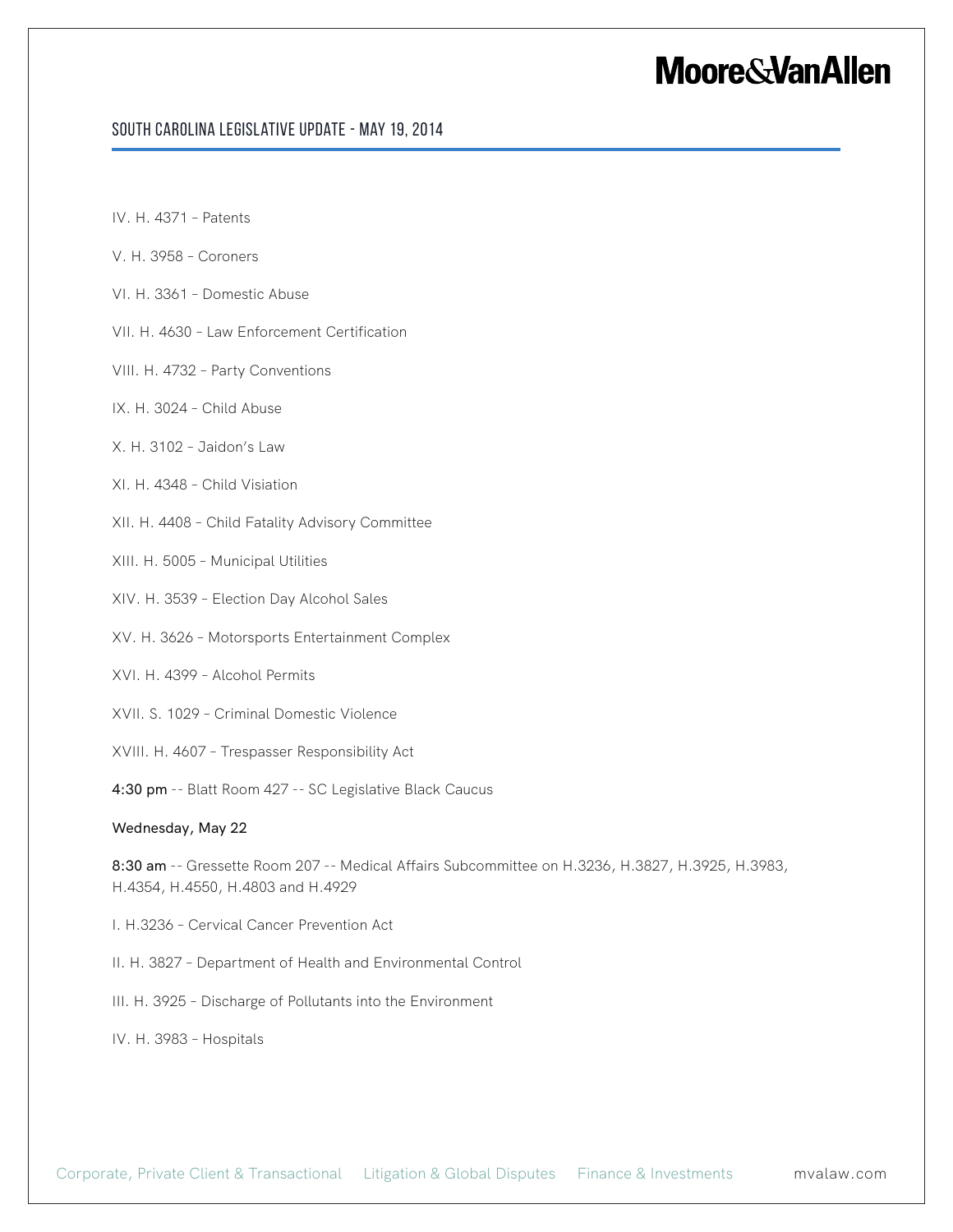#### South Carolina Legislative Update - May 19, 2014

V. H. 4354 – Right of the Patient Regarding Medical Records

- VI. H. 4550 Long Term Healthcare Administrators
- VII. H. 4803 Medical Cannabis Therapeutic Treatment Research Act

VIII. H. 4949 - Mary Holmes 100<sup>th</sup> Birthday Resolution

8:30 am -- Blatt Room 321 -- Omega Psi Phi Fraternity

9:00 am -- Blatt Room 427 -- 3-M Subcommittee V, Social Services, Mental Health and Children's Affairs

9:00 am -- Blatt Room 433 -- EPW Transportation Subcommittee on S.459 and H.5004

I. S. 459 – Use of Cellphone While Operating a Motor Vehicle

II. H. 5004 – Child Passenger Restraint Devices

9:00 am -- Blatt Room 516 -- Judiciary General Laws Subcommittee

I. S. 92 – Relating to Agencies of the States

9:00 am -- Gressette Room 308 -- Judiciary Subcommittee on H.3958

I. H. 3958 – Coroners

9:30 am -- Blatt Room 523 -- Ways and Means General Government, Personnel and Benefits Subcommittee

I. S. 1008 – Retirement Systems for Judges - Administrative Law Judges

10:00 am -- Gressette Room 209 -- Transportation Committee

11:00 am -- Blatt Room 305 -- Junior Leadership Pickens County

11:30 am - 2:00 pm -- State House Grounds -- Legislative Luncheon--"SC Hospitality Day"--South Carolina Restaurant and Lodging Association

11:30 am -- Blatt Room 112 -- South Carolina Federation of Republican Women

1:00 pm -- Blatt Room 110 -- Legislative Group (Rep. Rita Allison)

Upon adjournment of the House -- Blatt Room 516 -- Judiciary Family and Probate Laws Subcommittee

I. S. 687 – SC Blind Persons Right to Parent Act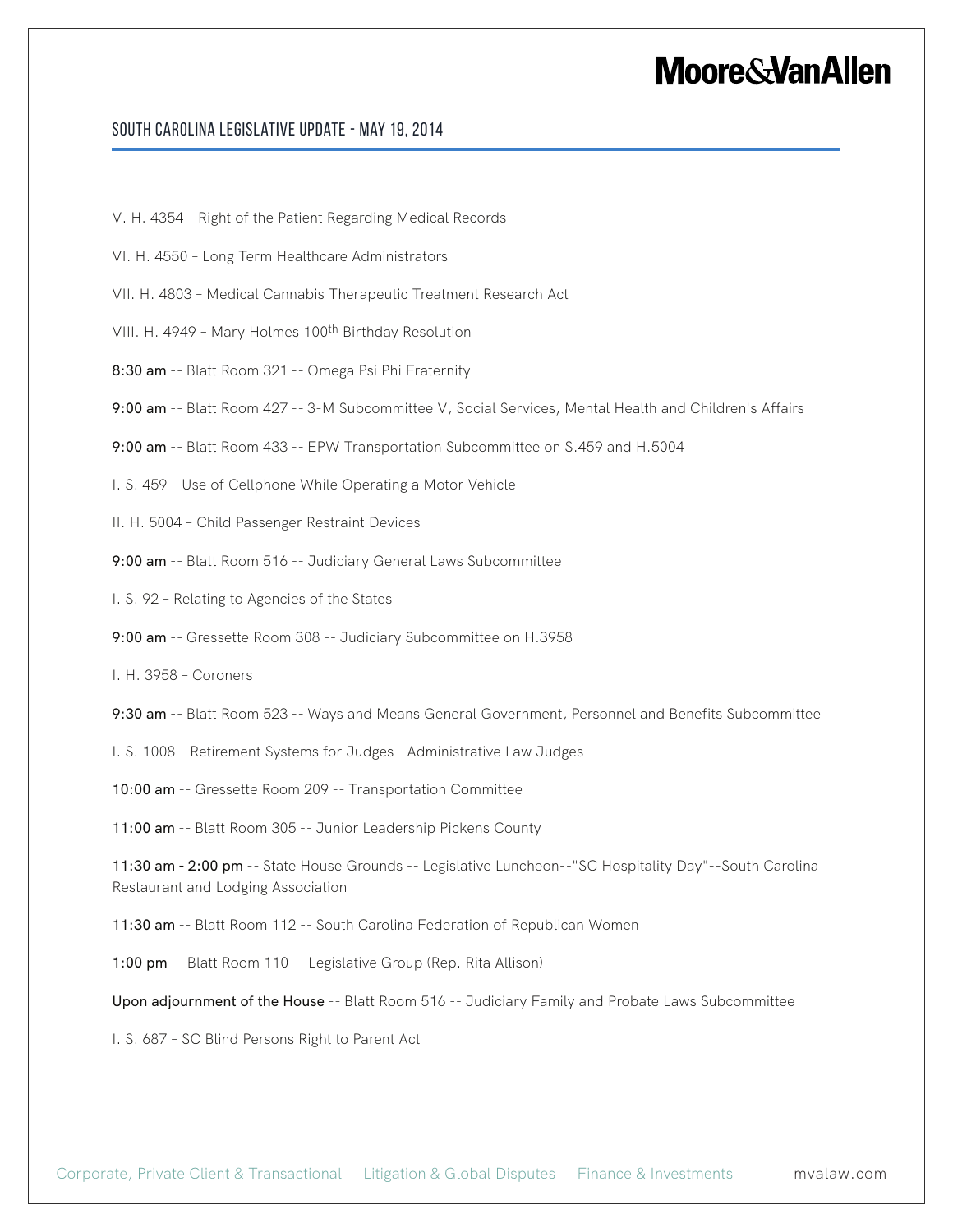#### South Carolina Legislative Update - May 19, 2014

II. S. 872 – Legislative Committee on Children

III. H. 4751 – Missing Person Information Center

1 hours after the House adjourns -- Blatt Room 501 -- Ways and Means Economic Development, Capital Improvement and Other Taxes Subcommittee

I. S. 812 – Rural Infrastructure Authority Changes

II. H. 4778 – New Market Jobs Act

2:30 pm or 1 hours after the House adjourns -- Blatt Room 403 -- LCI Insurance Subcommittee on S.569 and S.1065

I. S. 569 – Competitive Insurance Act

II. S. 1065 – Self Storage Facilities

#### Thursday, May 23

9:00 am -- State House, 3rd Floor Conference Room -- Conference Committee on H.3198

I. H. 3198 – Election Commission and Board of Registration

9:00 am -- Gressette Room 308 -- Labor, Commerce and Industry Committee

9:00 am -- Blatt Room 427 -- 3-M Subcommittee VI, Other Occupational Regulation and Licensing Boards

I. S. 1056 – Hearing Aids

9:00 am -- Blatt Room 410 -- Agriculture, Natural Resources and Environmental Affairs Committee

I. S. 1032 – Coastal Zone Critical Areas

II. S. 1198 – Water Pollution Control Permits

9:00 am -- State House, 3rd Floor Conference Room -- Conference Committee on H.3198

I. H. 3198 – Election Commission and Board of Registration

9:00 am -- Blatt Room 511 -- Judiciary Constitutional Laws Subcommittee

I. S. 446 – Lieutenant Governor

II. S. 495 – Charitable Organization - Background checks